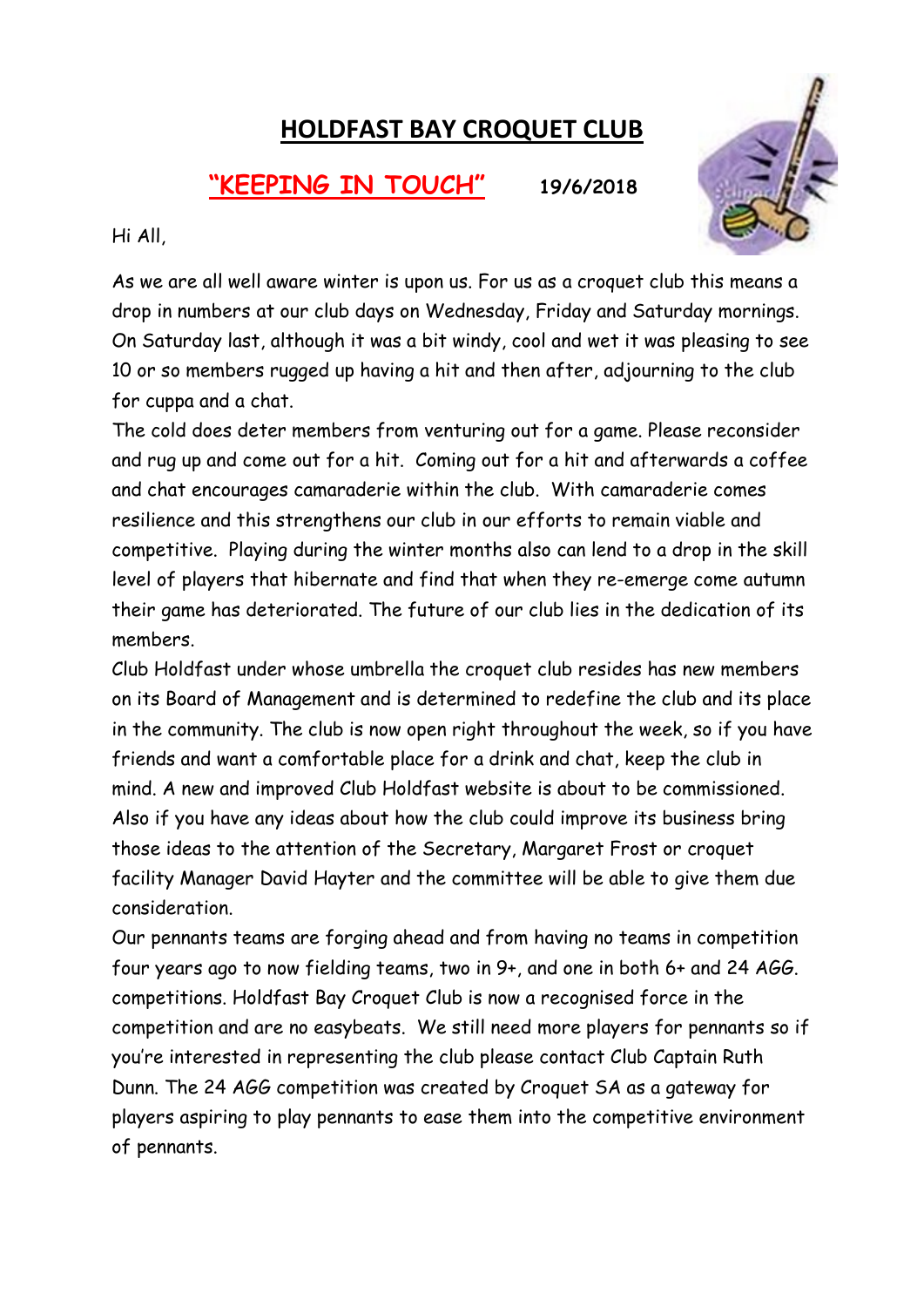To complement our growing competition profile, twelve months ago our committee embarked on a journey to create a new uniform for our pennant players. The new uniforms are nearly ready. This is an exciting innovation because uniforms are a major factor in defining a club's profile to other clubs. The new uniform is a mix of old and new. The design is a salute to the past and an embrace of the future. It is designed to project our ethos. Our club is now known for its aggressive, uncompromising playing style. We play hard, but fair and never give in. In an effort to retain this individuality the committee has blended the old uniform so we are still recognisable, but added some other elements to make it contemporaneous in line with other clubs.

As you can see some initiatives are starting to come to fruition and others have just began. As with all clubs we need the support of our members to keep the initiatives going. A key ethos of Holdfast Bay Croquet Club is that we try to engage all members in doing something beneficial for our club, no matter how small. This encourages members to adopt a certain 'ownership' and feel they have contributed and by doing this not leaving all the work to a few. If there is any way that you think you could contribute to our club...no matter how small, please mention it to a committee member or Secretary Margaret Frost. Please remember that although it is winter croquet is a year 'round sport and it would be great to see you on club days.

Regards,

David Hayter

#### YOUR WEB PAGE.

The Holdfast Bay Clubs Croquet Facility has its own Web page. Information about what is happening in your club in relation to our Croquet Club is included in the Web page including newsletters, contact details, social events, policies and photos from events held .

Access to the Web is simple. Either type in www.clubholdfast.com/croquet or go the Clubholdfast web site ( www.clubholdfast.com ) and select Croquet . If you have anything that you wish to share on the Web site or can contribute in any way to the site, please contact Roger Zeuner. rogerzeuner@gmail.com

#### Pennants:

Our Pennant teams are performing admirably. A great win was achieved by the Breakers on Monday. Playing, Glenunga, a much lower handicapped